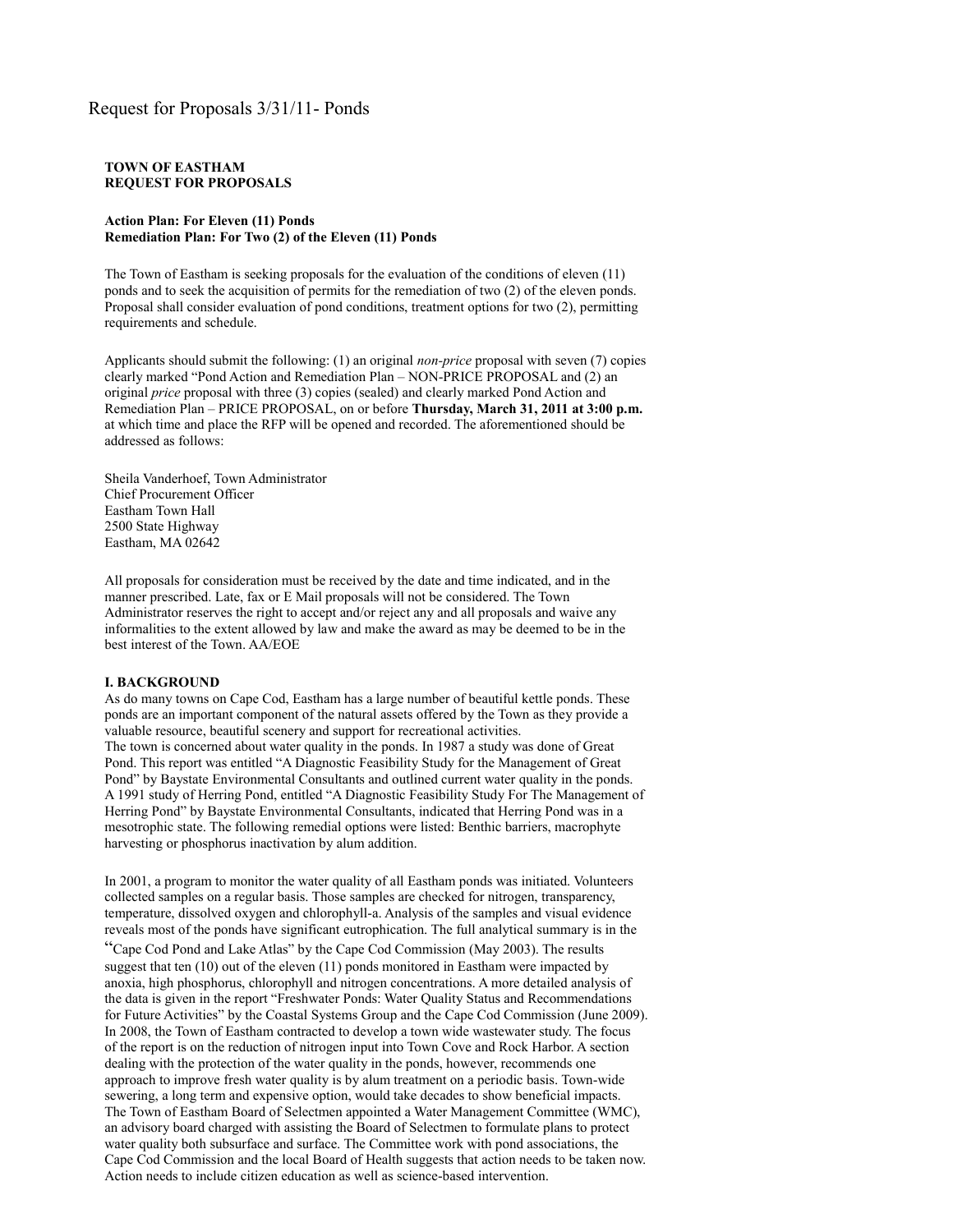In recent years, pond water quality has deteriorated. Herring Pond has experienced substantial algae and submerged plant growth, resulting in a negative impact on the pond and those that use it for swimming, fishing and boating. Adverse impacts on the alewife fishery have also been noticed.

# **I. SCOPE OF WORK**

The objective of this RFP is to obtain professional assistance for the development of a strategic approach to restore the water quality in the following eleven (11) ponds: Pond locations shown on **Exhibit C** Attached.

- Bridge Pond
- Great Pond
- Jemima Pond
- Widow Harding Pond
- Herring Pond
- Muddy Pond (also known as Mill Pond)
- Depot Pond (also known as Long Pond)
- Little Depot Pond
- Minister Pond (connected to Schoolhouse Pond)
- Schoolhouse Pond (connected to Minister Pond)
- Molls Pond

The selected consultant will evaluate the eutrophic conditions in these eleven (11) ponds, to evaluate the feasibility of treatment options including, but not limited to alum; determine permit requirements; develop detailed cost estimates; develop a recommended plan of appropriate actions to mitigate the eutrophic conditions and obtain permits from all relevant agencies for the remediation of two selected ponds.

#### The work will be divided into two (2) phases.

**Phase 1** seeks to evaluate the existing data on the eleven (11) ponds, (suggest additional data that may be necessary) prioritizing ponds for remedial action, and develop a budget and a time line to remediate those ponds which would benefit from remediation. **Phase 2** seeks the acquisition of permits to remediate at least two (2) of the eleven (11) ponds. (A future phase will cover the actual implementation of the remediation). The objective is to complete Phase 1 within six (6) months on award of the contract and to complete Phase 2 within eighteen (18) months of award.

# **II. SPECIFICATIONS:**

# **(A) PHASE 1:**

# **Evaluate Eleven (11) ponds and prioritize for recommended mitigation plan**

The selected consultant will evaluate the conditions and review existing information on the following Eastham ponds to include: Bridge Pond; Great Pond; Jemima Pond; Widow Harding Pond; Herring Pond; Muddy Pond (also known as Mill Pond)l; Depot Pond (also known as Long Pond); Little Depot Pond; Minister Pond (connected to Schoolhouse Pond); Schoolhouse Pond (connected to Minister Pond) and Molls Pond, and prioritize them for remedial action. Based on that evaluation, the consultant will suggest two (2) ponds to obtain permits to implement a remediation plan.

As part of that evaluation, the consultant will perform, at a minimum, the following tasks: **1.** Review existing pond related reports and all analytical data collected over the years for each of the ponds.

(List of known documents below. All reports posted on the Town website are large and take time to download – please be patient)

#### **Reports #1 - #6 can be downloaded from the following Town website:**

[http://www.eastham-ma.gov/Public\\_Documents/EasthamMA\\_BComm/waste\\_w](http://www.eastham-ma.gov/Public_Documents/EasthamMA_BComm/waste_w) ater

1. "A diagnostic/feasibility study for the management of Great Pond" by Baystate Environmental Consultants.(1987)

2. "A diagnostic/feasibility study for the management of Herring Pond" by Baystate Environmental Consultants (December 1991)

3. "Eastham Freshwater Ponds: Water Quality Status and Recommendations for Future Activities" by the Coastal Systems Group and the Cape Cod Commission (December 2008

4. "Interim Needs Assessment and Alternatives Screening Analysis Report" March 2009 (executive summary) by Stearns & Wheler

5. "Wastewater Management Plan for Eastham" June 2009 (executive summary) Stearns & Wheler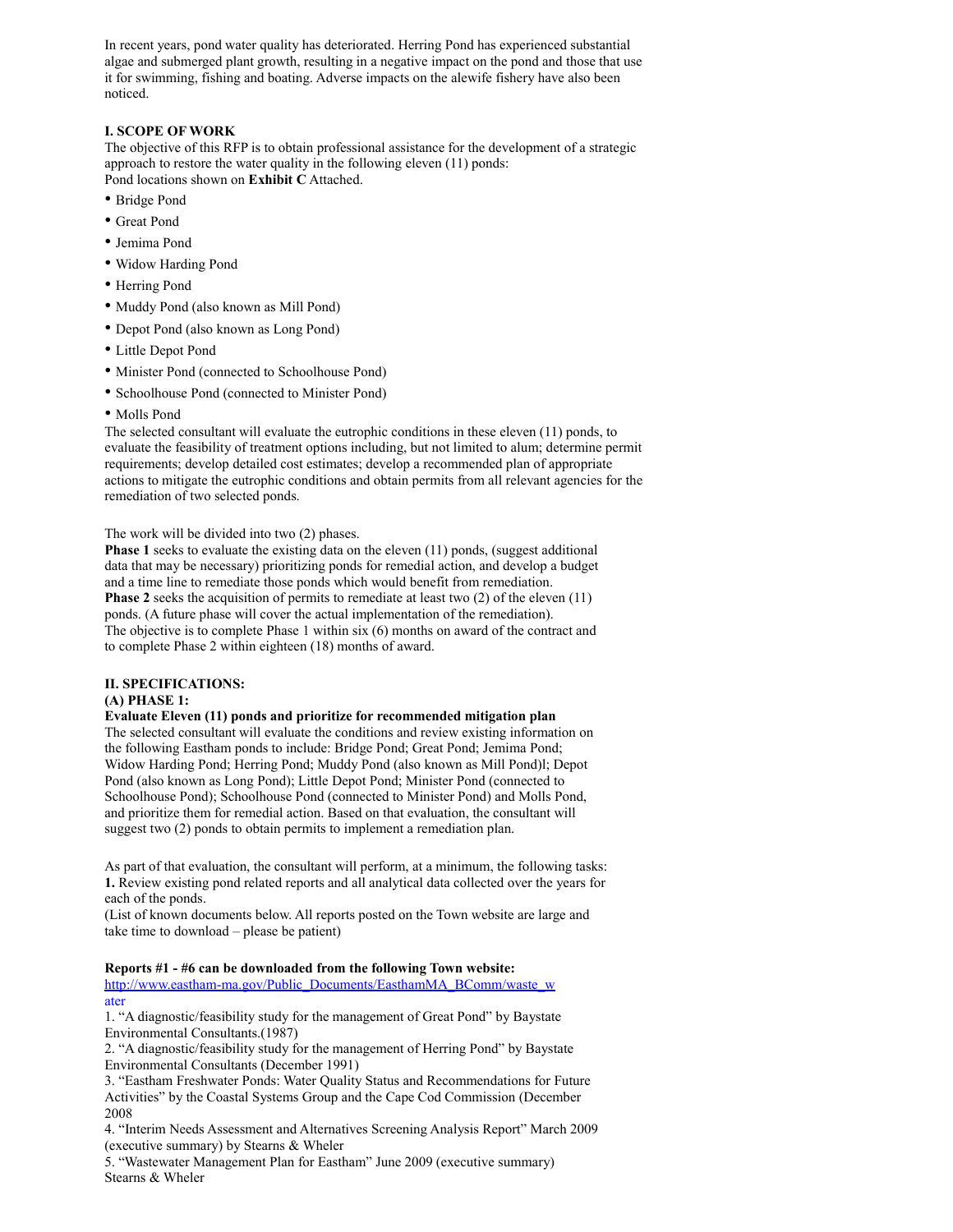6. Analytical Data collected from October 2006 – October 2010

**7**. "The Cape Cod Pond and Lake Atlas Final Report"

# <http://www.capecodgroundwater.org/PALS.html>

2. Evaluate the eutrophic conditions in the eleven (11) ponds and prioritize them for remedial action.

3. Recommend to the Town two (2) ponds for remediation and establish schedule to implement program for the two ponds selected.

4. Evaluate the feasibility of treatment methods including alum, identify and evaluate all method of remediation, and recommend the most appropriate remediation approach for at least two (2) ponds.

# **(B) PHASE 2:**

# **Acquire Permits to implement nutrient inactivation plan**

Undertake the permitting for the nutrient inactivation treatment for two (2) selected ponds in accordance with the requirements of the Eastham Conservation Commission and applicable state and/or federal rules or regulations.

As part of the work, the consultant will attend, at a minimum, seven (7) meetings in Eastham as listed below, and will complete the following tasks:

• An initial kick-off meeting with Town staff to review schedule and expected activities. (1)

• Coordinate and conduct a pre-application meeting with town staff and other relevant agencies. (1)

• Meet with DEP to present the recommended remedial action. (1)

• Conduct up to two public meetings to present the proposed remedial action to Eastham Residents. (2)

• Attend at least two meetings with the Conservation Commission and others to move application process forward. (2)

To implement this program in an orderly fashion work required includes preparation of permit applications and identification of all the activities required to get Federal/State/Local permits to remediate two (2) ponds.

# **IV. INSURANCE**

The successful respondent shall provide insurance certificates as follows: Professional Malpractice/Errors and Omissions Insurance Policy \$1,000,000 Per Claim \$2,000,000 Aggregate Worker's Compensation As required by Massachusetts General Laws \$ 500,000 each accident \$ 500,000 contract limit \$ 500,000 each employee All such certificates shall name the Town as an additional insured.

#### **V. CERTIFICATE OF NON-COLLUSION AND TAX COMPLIANCE CERTIFICATION**

In accordance with State law, all respondents are required to sign and submit the attachment in Exhibit A (Statement of Tax Compliance and Certificate of Non-Collusion).

# **VI. EVALUATION CRITERIA**

All proposals will be judged based on complete accordance with criteria below as: *Highly Responsive*: Exceeding the requirements or criteria;

*Responsive:* Meeting the requirements or criteria;

*Unresponsive:* Does not meet the requirements or criteria.

All proposals will be ranked and evaluated based on the following criteria:

1. Technical Approach**:**

Proposals will be evaluated based on the Consultant's understanding of the Scope of Work; thoroughness of the proposed work program and clarity of the work program. 2. Qualifications:

Professional qualifications of the respondent (training/educational background appropriate to the project described herein) and of all project personnel. All key project personnel must have a minimum of five (5) years experience in this work, preferably for municipalities.

Consultant must have demonstrated experience with water monitoring and nutrient inactivation. Consultant must also have experience working with municipalities and/or private pond associations on similar projects.

3. References**:**

A minimum of three (3) references for related work shall be provided. All references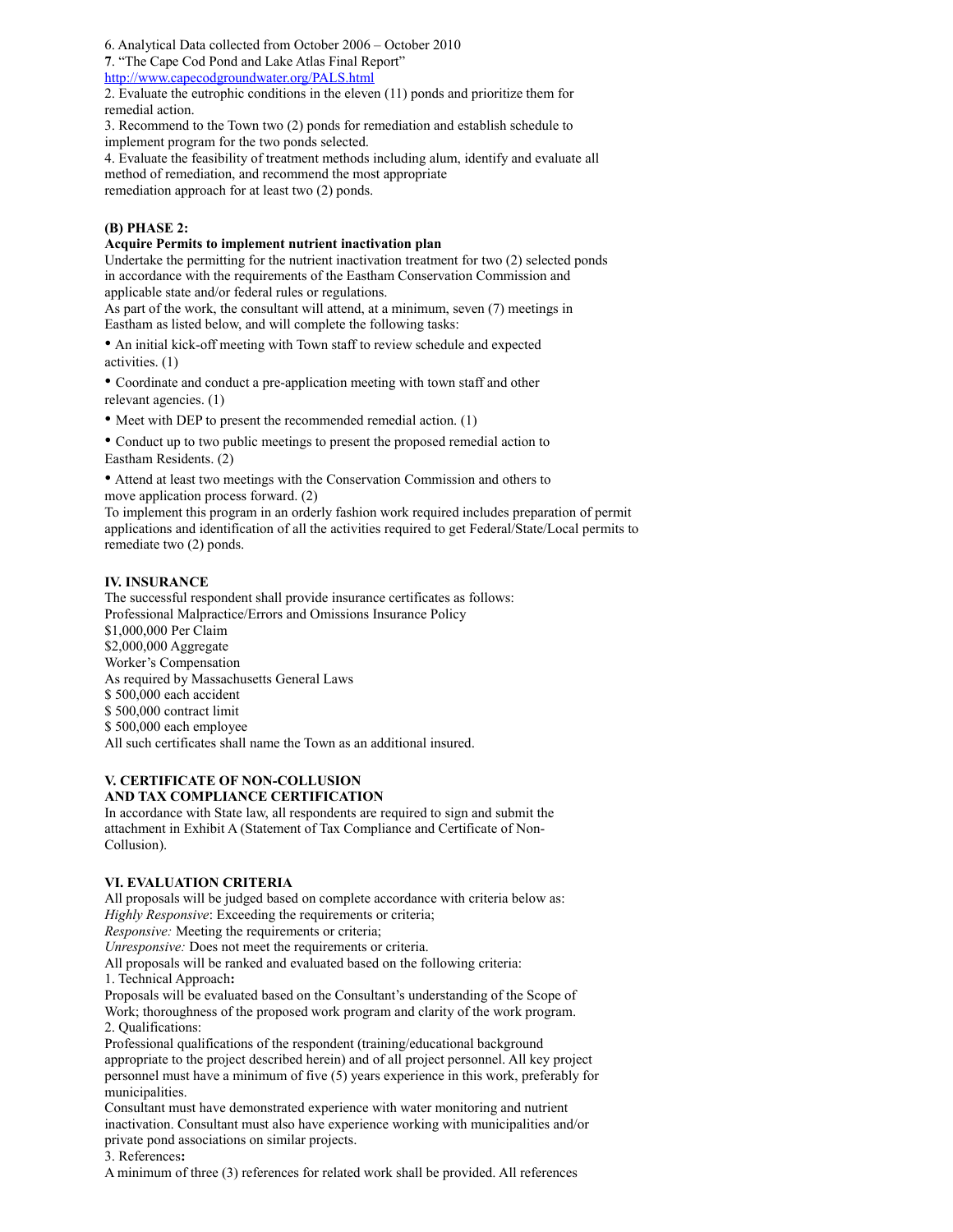shall include the complete address and recently verified telephone number, as well as the name and title of the individual who is familiar with the firm's performance on the project (Form provided in Exhibit B).

Preference will be given to proposers providing at least one (1) municipal reference. References shall be for projects performed by key project personnel who will be involved in this work.

4. Quality of Written Materials**:**

Evaluators will review up to three (3) samples of materials provided to determine relative quality, readability, and depth of recommendations.

5. Project Schedule:

Proposed project schedule and demonstration that the Consultant will have sufficient resources and time to complete the project given other commitments. 6. Interview:

After review of submitted materials, up to three (3) respondents will be asked to attend an interview. Interview panel may include Board of Selectmen, Town staff and members on the Conservation Commission, Water Management Committee or others. All interviews will be conducted at Eastham Town Hall and all key project personnel must attend.

#### **VII. BASIS OF AWARD**

The Town will select the proposal that ranks "Highly Responsive" or "Responsive" and where the project schedule and key personnel after an interview, appear best suited for the Town. Once an award is made, the consultant should be prepared to begin work within four (4) weeks.

#### **VIII. SUBMISSION REQUIREMENTS**

1. Requested information from consultant**.**

All responses, at a minimum, shall include the following:

1. General applicable experience of the firm;

2. A description of the approach to be taken by the firm to select the most appropriate remedial activity and a listing of potential associated permitting requirements:

3. Completion of List of References Form (Exhibit B);

4. Up to three (3) samples of documents for work of a similar nature;

5. Resumes of key people proposed to work on this project;

6. Experience with similar projects on Cape Cod and/or Massachusetts and

7. Completion of Statement of Tax Compliance and Certificate of Non-Collusion

(Exhibit A).

2. TO SUBMIT:

Applicants should submit the following: (1) an original *non-price* proposal with seven (7) copies and (2) an original *price* proposal with three (3) copies, on or before **Thursday, March 31, 2011 at 3:00 p.m.** at which time and place the RFP will be opened and recorded. Proposals should be clearly marked "Pond Action and Remediation Plan - NON-PRICE PROPOSAL with seven (7) copies and "Pond Action and Remediation Plan - PRICE PROPOSAL" with three (3) copies (sealed) , to be addressed as follows: Sheila Vanderhoef, Town Administrator Chief Procurement Officer

Eastham Town Hall

2500 State Highway

Eastham, MA 02642

All proposals for consideration must be received at the date and time indicated, and in the manner prescribed to be eligible for consideration. Late, fax or E Mail proposals will not be considered.

If possible, one (1) copy of the complete work submission, on disc or flashdrive, would be appreciated.

# **IX**. **INQUIRIES:**

Any questions concerning this RFP must be in writing. *No questions will be answered after the close of business on Thursday, March 24, 2011*. All questions pertaining to this RFP should be directed **in writing to:** Sheila Vanderhoef Town Administrator Town of Eastham 2500 State Highway Eastham, MA 02642 On **Friday, March 25, 2011** a single response will be prepared for all questions received, and circulated to all recipients of this RFP.